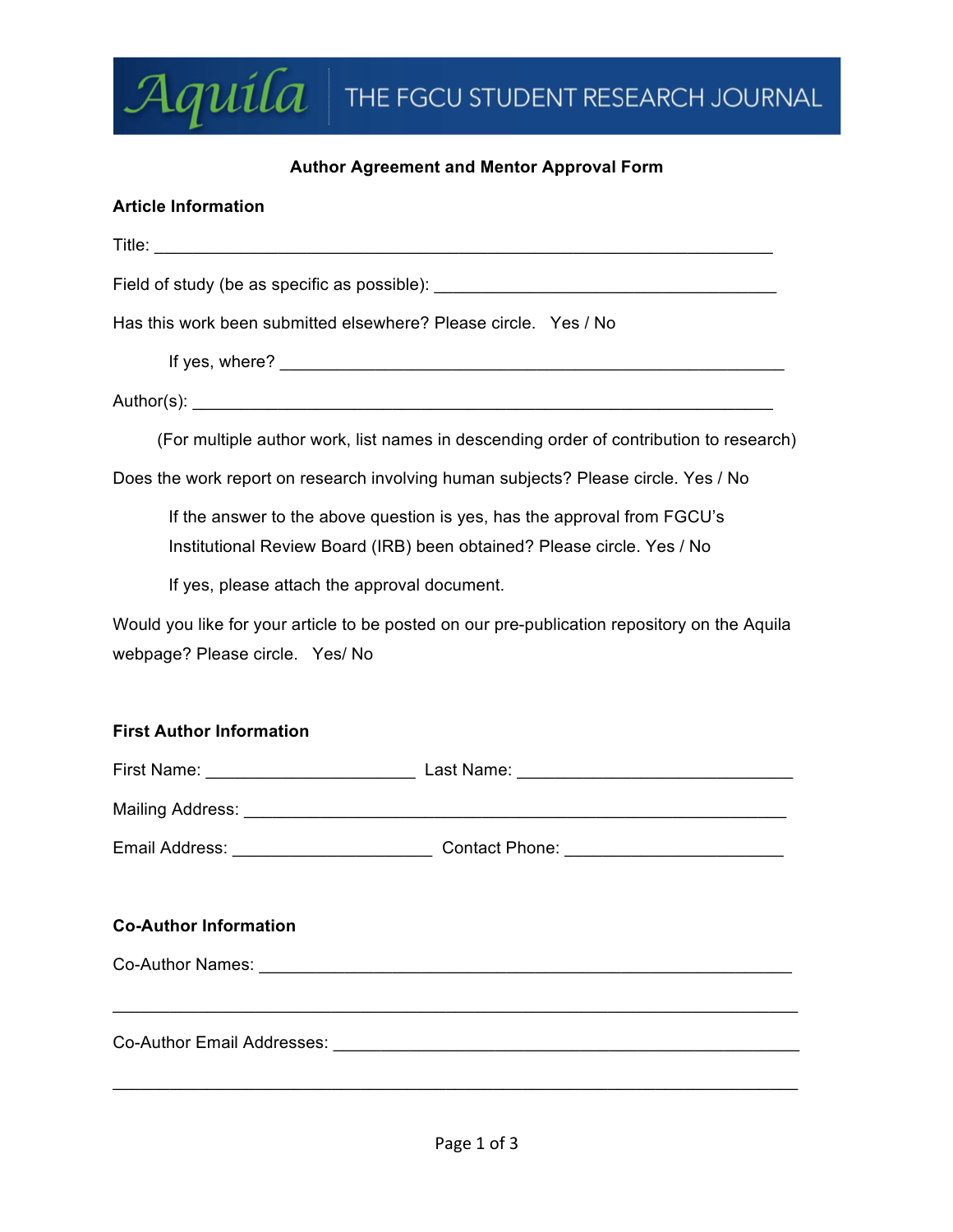## **Author Agreement and Mentor Approval Form**

#### **Author Agreement**

Aquila

I, the undersigned, hereby agree to release my work for publication in *Aquila* - The FGCU Student Research Journal under a Creative Commons Attribution-NonCommercial-NoDerivatives 4.0 International License (CC-BY-NC- ND 4.0). I declare that I have read this this CC legal license and Aquila's author agreement, and I accept the terms stated therein.

I hereby grant Aquila, its editors, and its representatives the right to publish my work in digital and/or print form, distribute excerpts of my work and author biography for marketing or other purposes, and reissue the entirety or portions of my published work in future journal issues. I understand that my submitted work may be edited for grammar, spelling, clarity, and conciseness before publication.

I understand that I retain the right to publish or share the work elsewhere, in original or modified form, providing that I acknowledge its original publication in Aquila. All rights not granted herein to Aquila are retained by the author(s).

I affirm that I and my coauthors (if any) are the sole creators of this work, and that any content derived or copied from others is fully and accurately attributed, without the occurrence of plagiarism. I understand that it is the author's/authors' responsibility to obtain any needed permissions to use copyrighted material in their work, or to use such material in accordance with United States legislation governing fair use. I absolve Aquila, its editors, and representatives from any liability for publishing improperly cited material.

*Where applicable:* As the lead author for this work, I certify that my coauthors have authorized me to sign this copyright agreement on their behalf.

 $\mathcal{L}_\text{max}$  , and the contract of the contract of the contract of the contract of the contract of the contract of the contract of the contract of the contract of the contract of the contract of the contract of the contr

Signed,

**First Author's Signature Community Community** Date Date